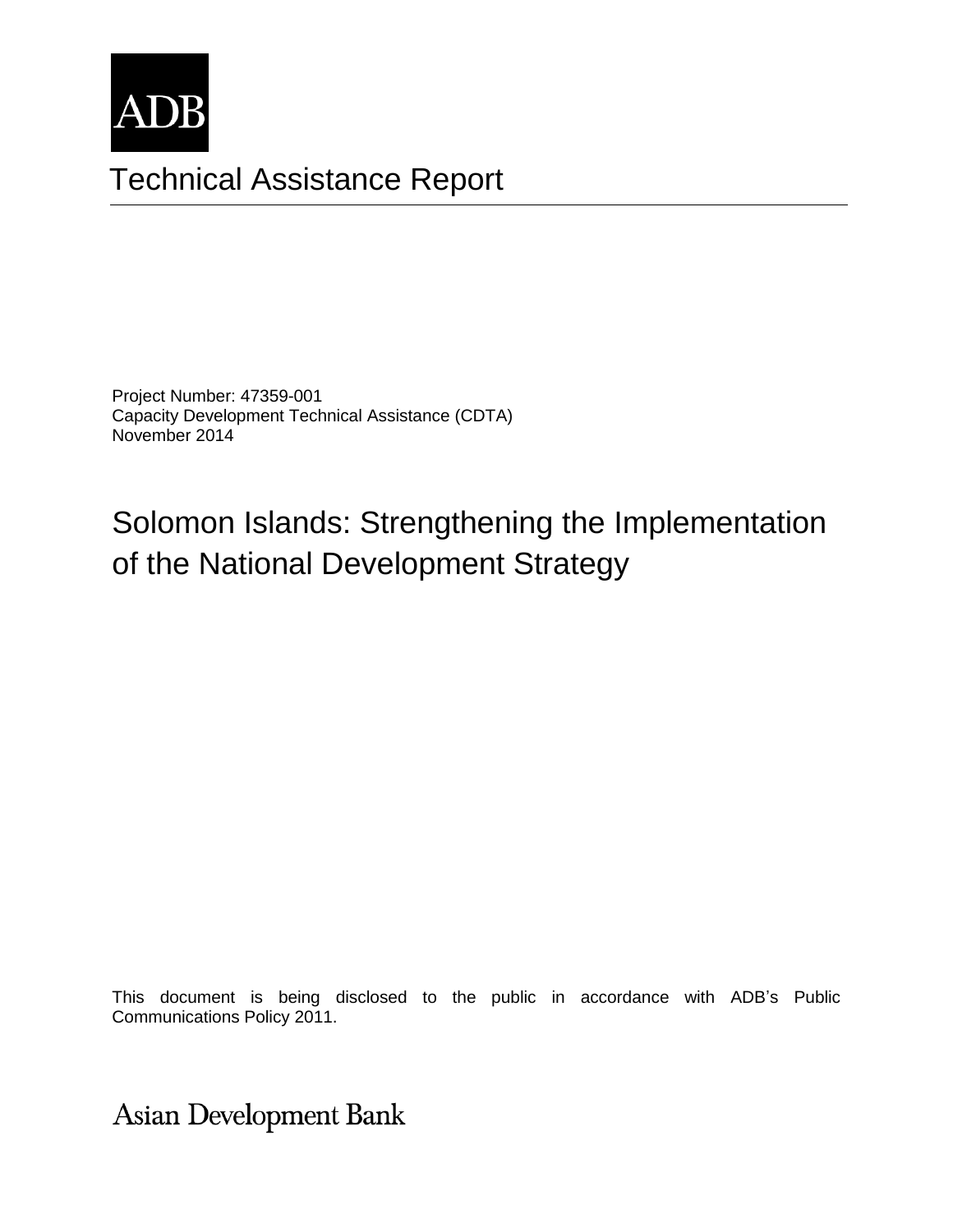#### **CURRENCY EQUIVALENTS**

(as of 29 October 2014)

| Currency unit | $\overline{\phantom{0}}$ | Solomon Islands dollar (SI\$) |
|---------------|--------------------------|-------------------------------|
| SI\$1.00      | $=$                      | \$0.137                       |
| \$1.00        | $=$                      | SI\$7.299                     |

#### **ABBREVIATIONS**

| <b>ADB</b>   | Asian Development Bank                                 |
|--------------|--------------------------------------------------------|
| M&E          | monitoring and evaluation                              |
| <b>MDPAC</b> | Ministry for Development Planning and Aid Coordination |
| <b>MTDP</b>  | medium-term development plan                           |
| <b>MTEF</b>  | medium-term expenditure framework                      |
| <b>NDS</b>   | national development strategy                          |
| <b>PFM</b>   | public financial management                            |
| TA           | technical assistance                                   |

## **NOTE**

In this report, "\$" refers to US dollars.

| <b>Vice-President</b>                     | S. Groff, Operations 2                                                                                                                  |
|-------------------------------------------|-----------------------------------------------------------------------------------------------------------------------------------------|
| <b>Director General</b>                   | X. Yao, Pacific Department (PARD)                                                                                                       |
| <b>Director</b>                           | A. Iffland, Pacific Liaison and Coordination Office, PARD                                                                               |
| <b>Team leader</b><br><b>Team members</b> | M. Lucich, Senior Economics Officer, PARD<br>H. Everett, Senior Country Specialist, PARD<br>H. Rajan, Senior Operations Assistant, PARD |
|                                           |                                                                                                                                         |

In preparing any country program or strategy, financing any project, or by making any designation of or reference to a particular territory or geographic area in this document, the Asian Development Bank does not intend to make any judgments as to the legal or other status of any territory or area.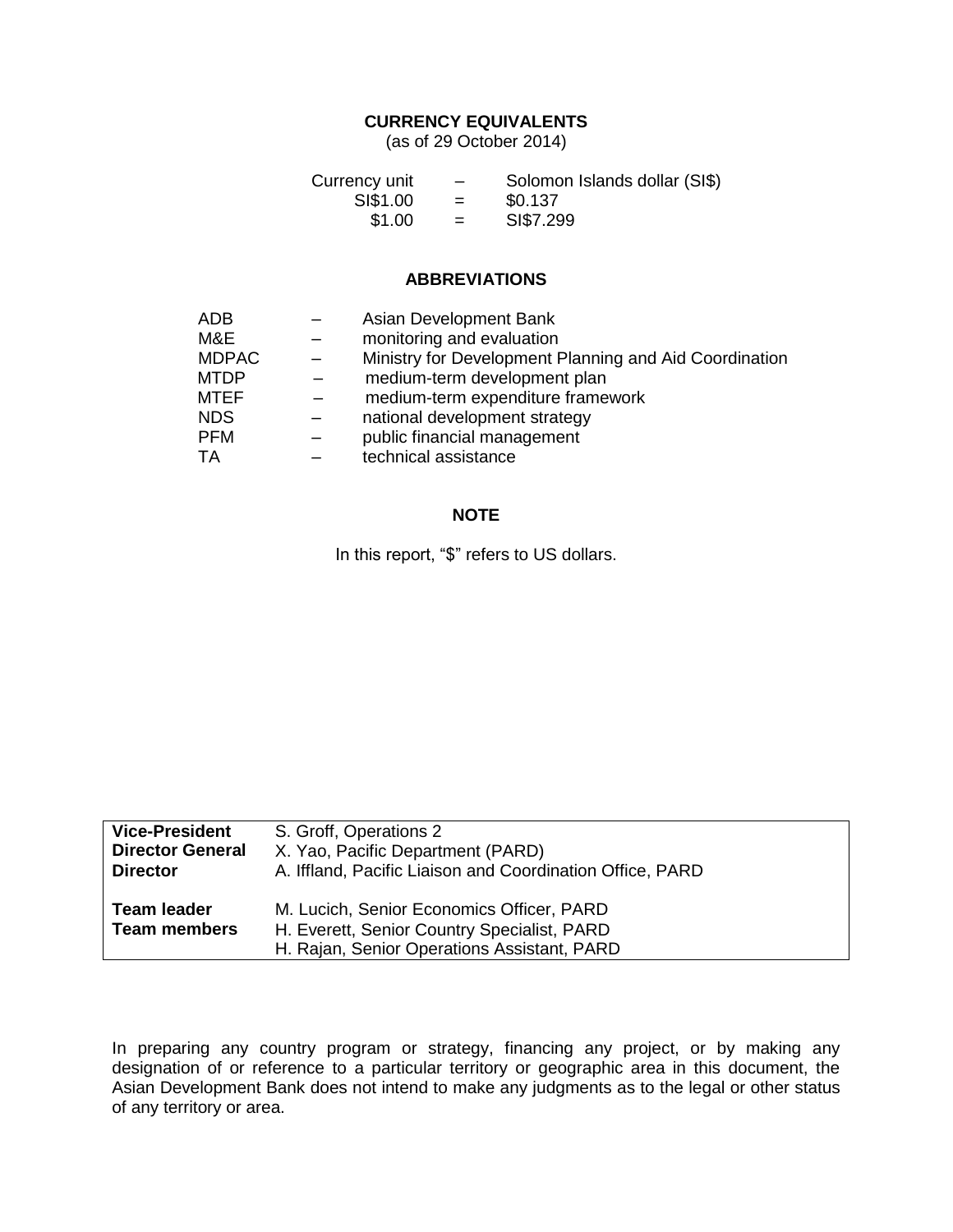## **CONTENTS**

# CAPACITY DEVELOPMENT TECHNICAL ASSISTANCE AT A GLANCE

| I.   | <b>INTRODUCTION</b>                                    |   |
|------|--------------------------------------------------------|---|
| II.  | <b>ISSUES</b>                                          | 1 |
| III. | THE CAPACITY DEVELOPMENT TECHNICAL ASSISTANCE          | 3 |
|      | Impact and Outcome<br>А.                               | 3 |
|      | В.<br>Methodology and Key Activities                   | 3 |
|      | C.<br>Cost and Financing                               | 3 |
|      | <b>Implementation Arrangements</b><br>D.               | 4 |
| IV.  | THE PRESIDENT'S DECISION                               |   |
|      | <b>APPENDIXES</b>                                      |   |
| 1.   | Design and Monitoring Framework                        |   |
| 2.   | Cost Estimates and Financing Plan                      |   |
| 3.   | 8<br><b>Outline Terms of Reference for Consultants</b> |   |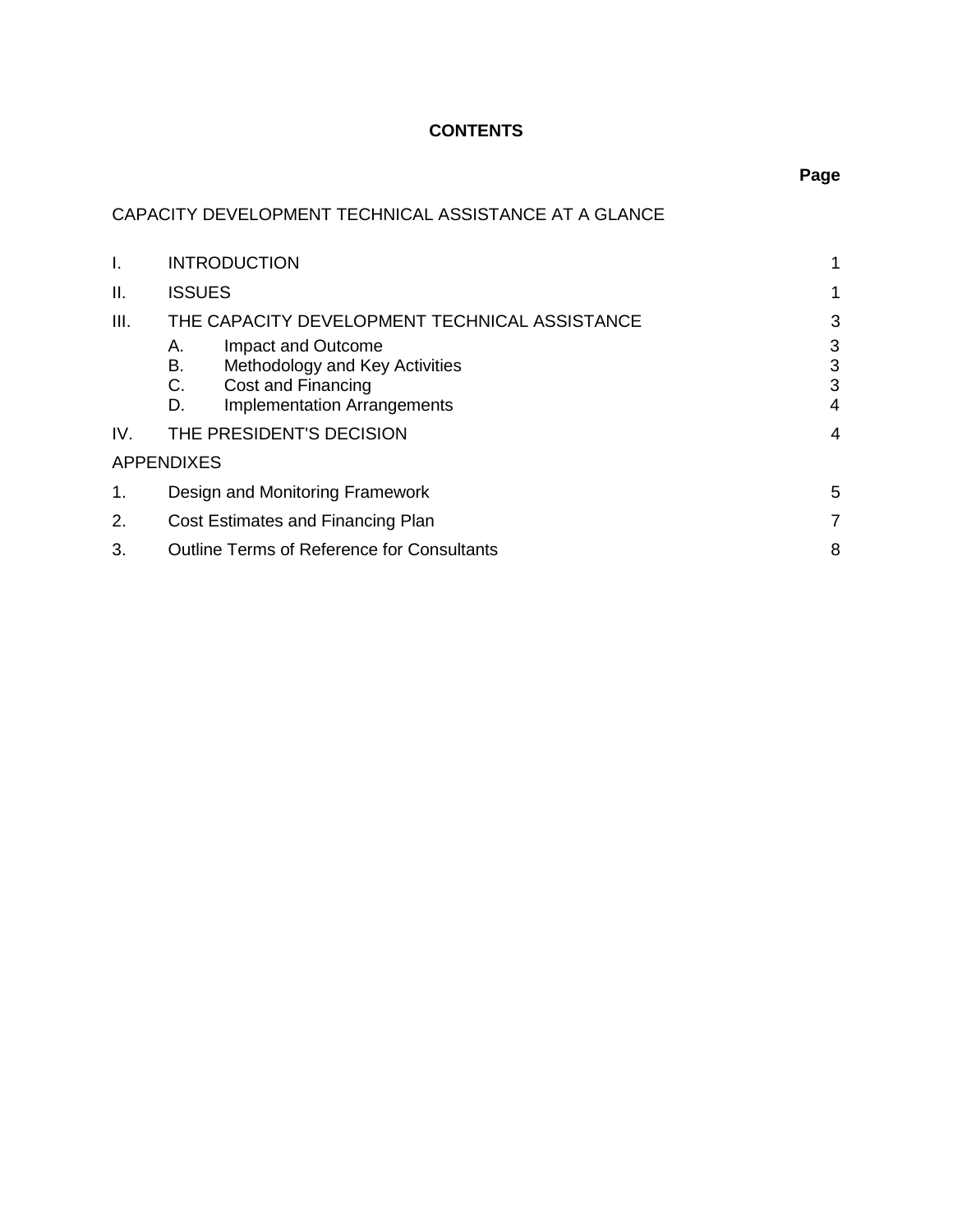## **CAPACITY DEVELOPMENT TECHNICAL ASSISTANCE AT A GLANCE**

| 1. Basic Data                                                                        |                                                                                                                                          |                                |                                        | Project Number: 47359-001                |
|--------------------------------------------------------------------------------------|------------------------------------------------------------------------------------------------------------------------------------------|--------------------------------|----------------------------------------|------------------------------------------|
| <b>Project Name</b>                                                                  | Strengthening the Implementation of<br>the National Development Strategy                                                                 | <b>Department</b><br>/Division | PARD/PLCO                              |                                          |
| Country<br><b>Borrower</b>                                                           | Solomon Islands<br>N/A                                                                                                                   | <b>Executing</b><br>Agency     | Coordination                           | Ministry of Development Planning and Aid |
| 2. Sector                                                                            | Subsector(s)                                                                                                                             |                                |                                        | <b>ADB Financing (\$ million)</b>        |
| $\sqrt{ }$ Public sector                                                             | Public expenditure and fiscal management                                                                                                 |                                |                                        | 0.60                                     |
| management                                                                           |                                                                                                                                          |                                |                                        |                                          |
|                                                                                      |                                                                                                                                          |                                | Total                                  | 0.60                                     |
| 3. Strategic Agenda                                                                  | <b>Subcomponents</b>                                                                                                                     |                                | <b>Climate Change Information</b>      |                                          |
| Inclusive economic<br>growth (IEG)<br>Environmentally<br>sustainable growth<br>(ESG) | Pillar 1: Economic opportunities,<br>including jobs, created and expanded<br>Environmental policy and legislation                        | Project                        | Climate Change impact on the           | Low                                      |
| 4. Drivers of Change                                                                 | <b>Components</b>                                                                                                                        |                                | <b>Gender Equity and Mainstreaming</b> |                                          |
| Governance and<br>capacity development<br>(GCD)                                      | Institutional development<br>Institutional systems and political<br>economy<br>Organizational development<br>Public financial governance |                                | Some gender elements (SGE)             |                                          |
| 5. Poverty Targeting                                                                 |                                                                                                                                          | <b>Location Impact</b>         |                                        |                                          |
| Project directly targets<br>poverty                                                  | No                                                                                                                                       | Nation-wide                    |                                        | High                                     |
| 6. TA Category:                                                                      | B                                                                                                                                        |                                |                                        |                                          |
| 7. Safeguard Categorization Not Applicable                                           |                                                                                                                                          |                                |                                        |                                          |
| 8. Financing                                                                         |                                                                                                                                          |                                |                                        |                                          |
| <b>Modality and Sources</b>                                                          |                                                                                                                                          |                                | Amount (\$ million)                    |                                          |
| <b>ADB</b>                                                                           |                                                                                                                                          |                                |                                        | 0.60                                     |
| Sovereign Capacity development technical assistance: Technical                       |                                                                                                                                          |                                |                                        | 0.60                                     |
| <b>Assistance Special Fund</b><br>Cofinancing                                        |                                                                                                                                          |                                |                                        | 0.00                                     |
| None                                                                                 |                                                                                                                                          |                                |                                        | 0.00                                     |
| Counterpart                                                                          |                                                                                                                                          |                                |                                        | 0.00                                     |
| None                                                                                 |                                                                                                                                          |                                |                                        | 0.00                                     |
| <b>Total</b>                                                                         |                                                                                                                                          |                                |                                        | 0.60                                     |
| 9. Effective Development Cooperation                                                 |                                                                                                                                          |                                |                                        |                                          |
| Use of country procurement systems                                                   | <b>No</b>                                                                                                                                |                                |                                        |                                          |
|                                                                                      | Use of country public financial management systems<br>No                                                                                 |                                |                                        |                                          |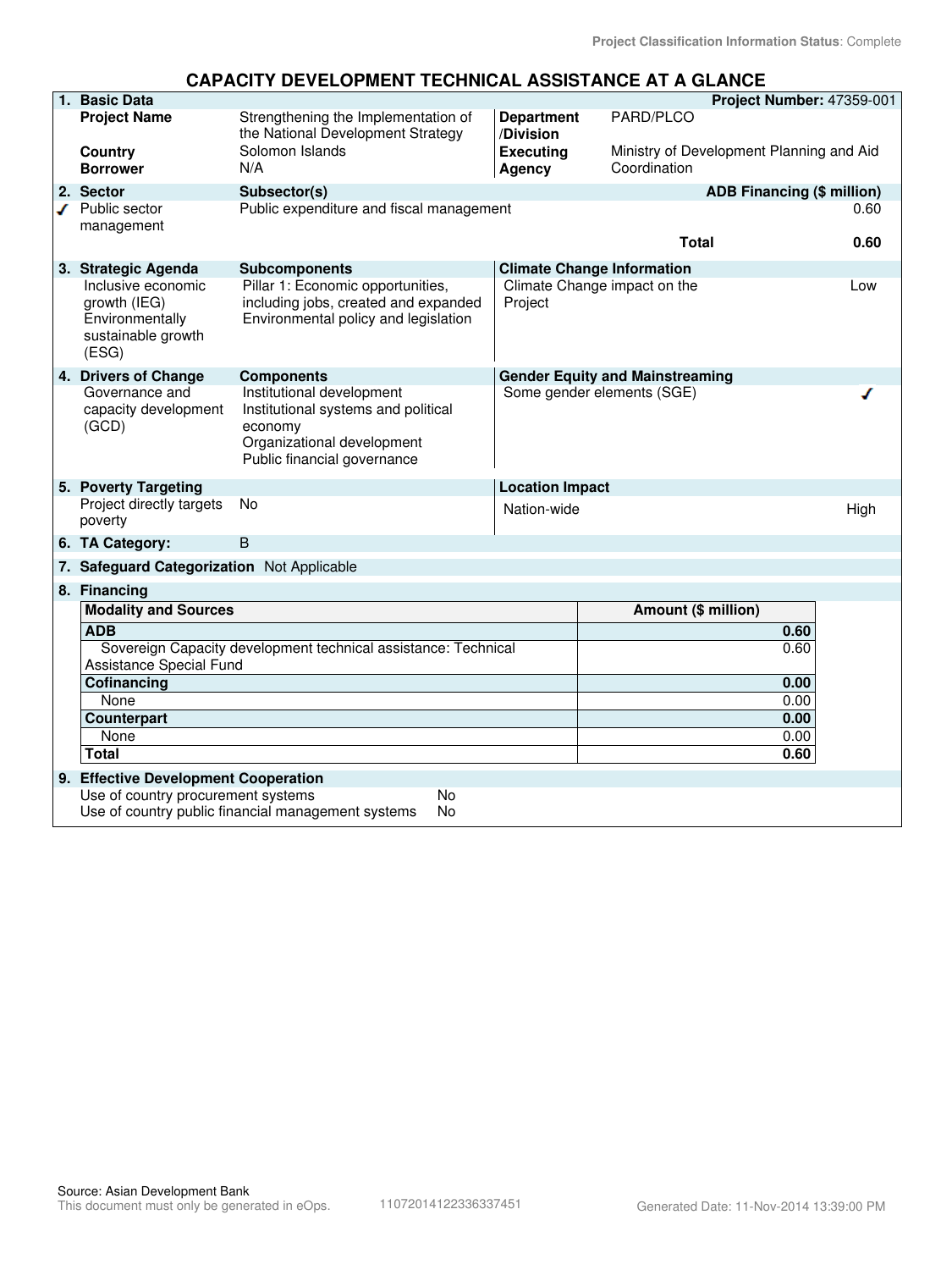#### **I. INTRODUCTION**

1. A key aspect of effective development management is the formulation and implementation of a national development strategy. For Solomon Islands, this is doubly important because development challenges are daunting and priorities must be set. In 2010, the government approved the National Development Strategy, 2010–2020 (NDS), which is the first long-term development strategy adopted by Solomon Islands. The NDS was the product of nationwide consultations and has enjoyed the support of the successor government since its adoption. The Asian Development Bank (ADB) provided technical assistance (TA) for the development of the NDS<sup>1</sup> and follow-up support for reforming the planning process.<sup>2</sup> The Government of Solomon Islands has requested TA to further strengthen implementation of the NDS.

2. The proposed TA is included in ADB's country operations business plan, 2015–2017 for Solomon Islands,<sup>3</sup> and is consistent with ADB's Pacific Approach, 2010–2014 and Midterm Review of Strategy 2020.<sup>4</sup> A fact-finding mission was fielded in Honiara from 25 August to 1 September 2014. The government concurs with the TA project's objectives, scope, implementation arrangements, cost, financing arrangements, and terms of reference. The design and monitoring framework is in Appendix 1.

#### **II. ISSUES**

3. Since the approval of the NDS, the government has introduced a number of reforms to development planning including (i) a monitoring and evaluation (M&E) framework and function within the Ministry for Development Planning and Aid Coordination (MDPAC); and (ii) a new planning process and templates for development programs with project rationale, logical frameworks, procurement plans in Solomon Islands government format, and implementation arrangements. Under the NDS, individual development programs are combined in a mediumterm development plan (MTDP), a 5-year rolling plan aligned to the objectives of the NDS, in the context of agreed medium-term development priorities. The programs are the basis for development budget bids, and the MTDP provides a context in which bids can be appraised and considered for inclusion in the development budget. The MTDP, the first of which was produced in August 2013, allowed development budgets to be appropriated in the chart of accounts for the first time. This allowed development budget disbursements from January, rather than in May or June under the old system.

4. The government has also introduced significant budget reforms since 2011. These include new financial management information systems, a new chart of accounts, revised financial instructions, and a new dedicated procurement unit within the Ministry of Finance and Treasury. On 1 January 2014, the new Public Financial Management (PFM) Act became effective as a major step in the reform process. These budget reforms and MTDP processes create a core database for budget preparation and medium-term expenditure framework (MTEF) expenditure analysis. The first MTEF was produced in January 2014. The government has

 $\overline{a}$ 

<sup>1</sup> ADB. 2010. *Technical Assistance to Solomon Islands for Support for the Formulation of a National Strategic Plan*. Manila (TA 7616-SOL).

<sup>2</sup> ADB. 2011. *Technical Assistance to Solomon Islands for Supporting the Implementation of the National Development Strategy*. Manila (TA 7944-SOL).

<sup>3</sup> ADB. 2014. *Country Operations Business Plan: Solomon Islands, 2015–2017*. Manila.

<sup>4</sup> ADB. 2009. *ADB's Pacific Approach, 2010–2014.* Manila; ADB. 2014. *Midterm Review of Strategy 2020: Meeting the Challenges of a Transforming Asia and Pacific*. Manila.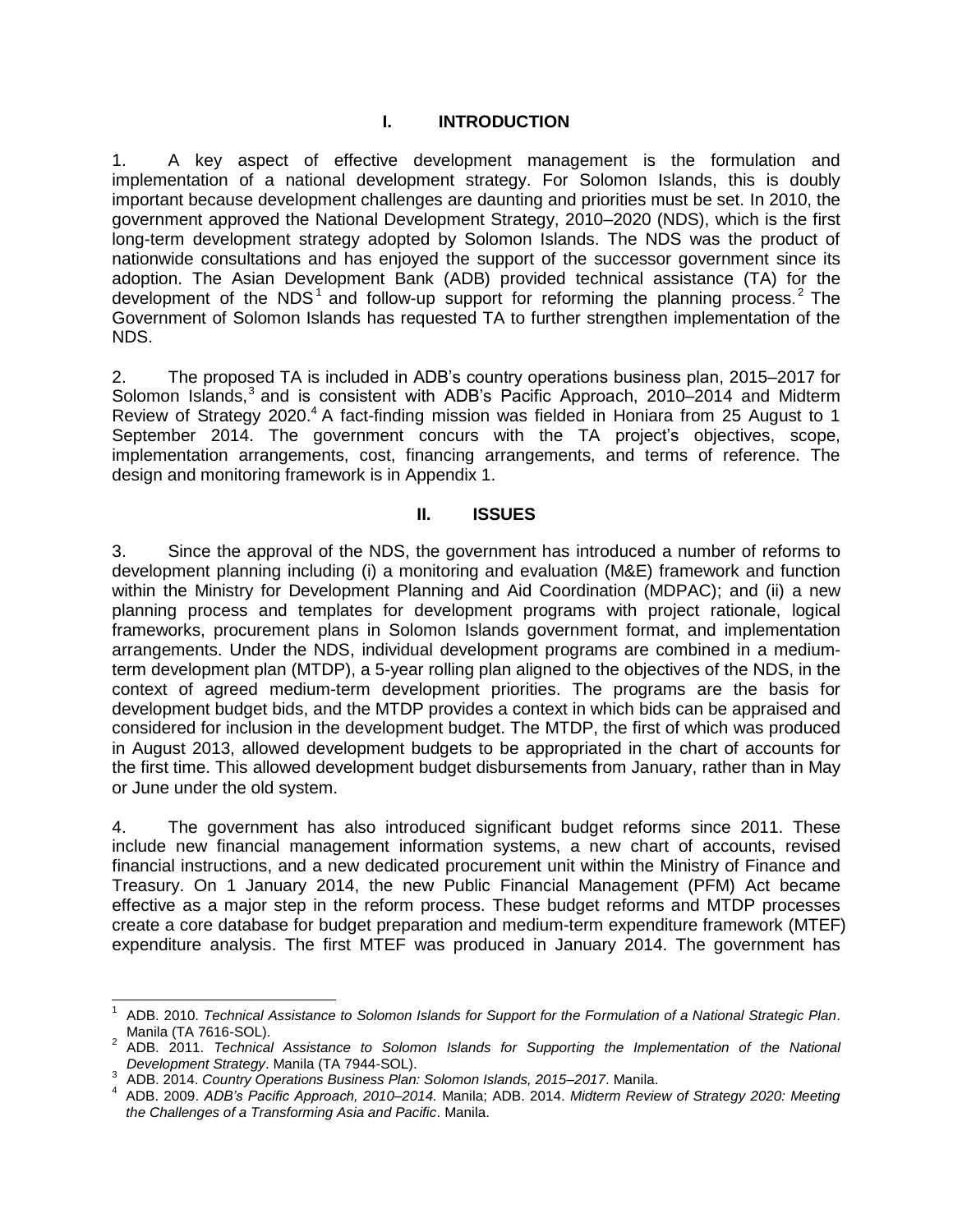established the key elements of a new planning and budgeting system, which has significantly enhanced the planning and budgeting capacity of government agencies.

5. Despite progress in improving development planning and budget processes, this work remains at an early stage and further assistance is required to maintain the reform momentum. The PFM Act requires further regulation to support the MTDP and its implementation, including regulations to give effect to the PFM Act requirement for the preparation of an MTDP by September each year. Coordination between the recurrent and development budgets, which are both prepared on a cash basis, remains poor as noted by the *Solomon Islands Forum Compact Peer Review Report*. 5

6. Multi-year budget estimates are at an early stage and there is limited capacity to produce the MTEF and link it to the budget documents. The MDPAC's corporate structure is also ill-suited to NDS implementation, with coordination between development planning, aid management, and M&E remaining poor.

7. In June 2014, the government published the PFM Reform Roadmap for July 2014–June 2017 "to draw all relevant actions to strengthen PFM into a single document". The road map "groups the actions together under common themes which crystallizes … focus not only on specific actions but also on the priority areas that need to be addressed."<sup>6</sup> Each of these themes is presented in matrix form.<sup>7</sup> The activities are to be led by the MDPAC with the Budget Division of the Ministry of Finance and Treasury to integrate the preparation, monitoring, and reporting of the separate recurrent and development budgets. The MTDP will be linked with the fiscal and budget strategies and will become the central multi-year planning document linked closely with the MTEF.

8. To fully realize this model, the government has asked for assistance to (i) develop and implement regulations giving effect to the planning provisions of the PFM Act; (ii) further integrate the recurrent and development budgets through the introduction of new budget processes; (iii) strengthen multi-year budget projections; and (iv) improve coordination between aid management, M&E, and development planning in the MDPAC. The government has set out a clear, prioritized road map, which will be led by the MDPAC and follows the planning and budget work of the previous TA.

9. The TA will begin at a pivotal time for Solomon Islands, with elections scheduled for November 2014 and the government facing strong budgetary pressures from the effects of flooding in April and the expected decline of the logging industry. Support for development planning reflects ADB's strong relationship with Solomon Islands, and is coordinated with ADB's program grants and membership of the Core Economic Working Group.

10. In preparing the TA, it is assumed that there is firm government commitment to implement the NDS. All governments have strongly supported the NDS since it was approved in 2010. The main risks are that political instability as a result of the election could lessen the government's commitment to improved development planning and NDS implementation, or an economic crisis could place added demands on budget allocations and change the focus of

 5 Pacific Islands Forum Secretariat. 2014. *Solomon Islands Forum Compact Peer Review Report*. Suva.

<sup>6</sup> Government of Solomon Islands. 2014. *Public Financial Management Reform Roadmap*. Honiara.

 $<sup>7</sup>$  Matrix 3.4, on the integration of recurrent and development budget, is available as a Supplementary Appendix to</sup> this TA report. Please email Milovan Lucich at mlucich@adb.org for a copy of the matrix.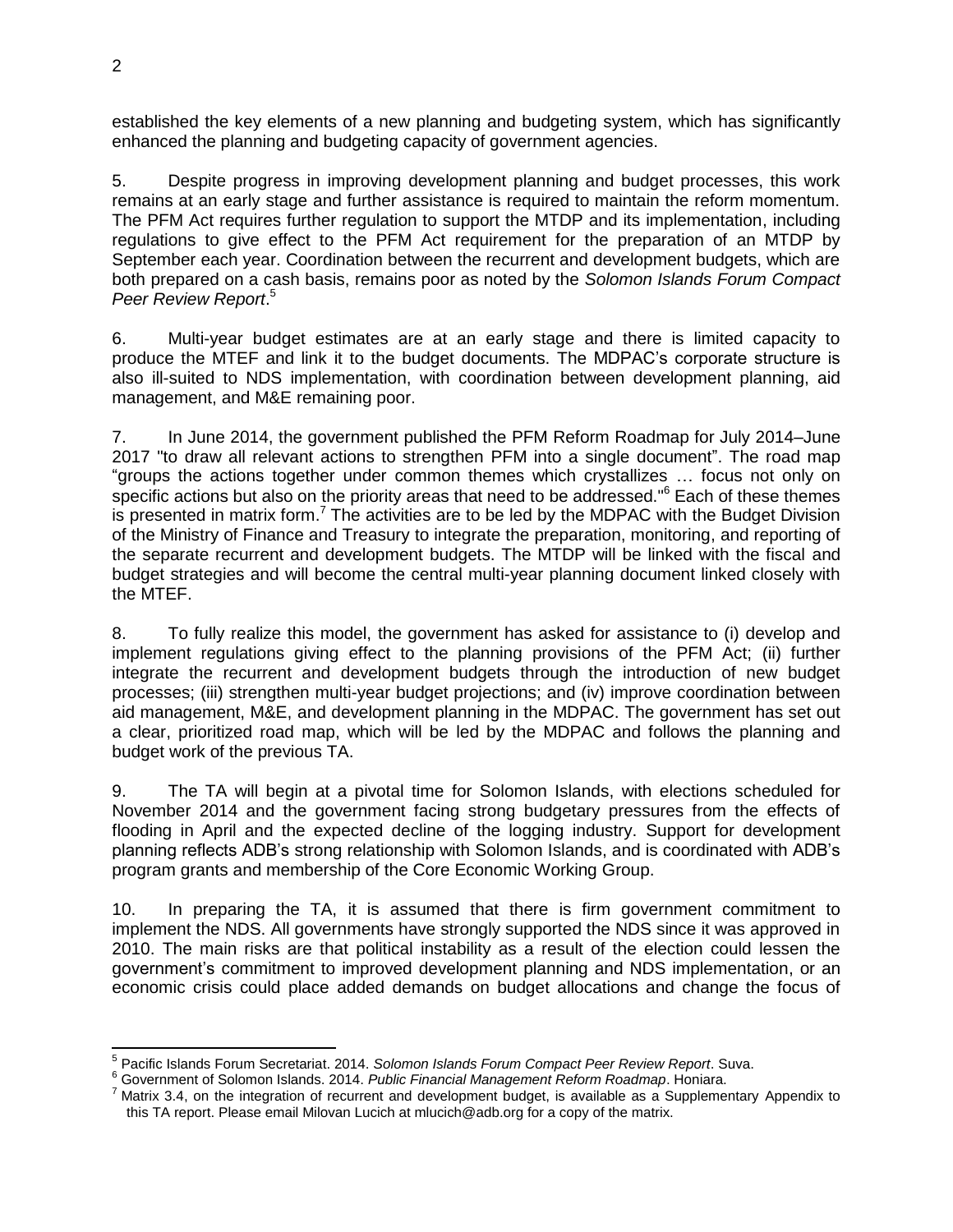government spending. The flooding from Cyclone Ita in April 2014 has strained budget allocations but has not changed the focus of government spending.

## **III. THE CAPACITY DEVELOPMENT TECHNICAL ASSISTANCE**

## **A. Impact and Outcome**

11. The impact of the proposed TA will be improved policy and strategy implementation. The outcome will be improved public expenditure management, planning, and reporting. The impact indicators are based on the M&E framework of the NDS. The target is that 60% of the indicators in the NDS M&E framework are rated successful by 2020.

## **B. Methodology and Key Activities**

12. The TA aims to support the government in implementing a long-term strategic vision for achieving higher sustainable growth. The TA will help translate this vision into results-oriented objectives and targets within an MTEF, annual budgets, and MTDPs. The TA will also improve strategic development planning capacity, and integration of the recurrent and development budgets.

13. The main TA activities are grouped into four outputs.

14. **Output 1: Regulations giving effect to planning provisions of the new Public Financial Management Act developed and implemented.** Regulations supporting the MTDP will be developed and there will be capacity building for annual preparation of MTDP.

15. **Output 2: Integration of the recurrent and development budgets improved.** The budget process for both recurrent and development budgets will be reviewed to strengthen coordination. Capacity building of MDPAC staff will support joint consultation and midyear budget review as well as capacity strengthening of line ministry staff to prepare estimates of recurrent costs of development projects.

16. **Output 3: Multi-year budget projections strengthened.** The MDPAC and the Ministry of Finance and Treasury staff will be coached in the annual production of the MTEF. The current format and processes for annual production of the MTEF will be simplified.

17. **Output 4: Coordination between aid management, monitoring and evaluation, and development planning in the Ministry for Development Planning and Aid Coordination improved.** The corporate structure of the MDPAC will be reviewed to improve coordination between the aid management, M&E, and development planning functions in the ministry.

## **C. Cost and Financing**

18. The TA is estimated to cost \$660,000, of which \$600,000 will be financed on a grant basis by ADB's Technical Assistance Special Fund (TASF-V).

19. The government will provide counterpart support in the form of counterpart staff salaries, office accommodation and transport, support services, venues and audiovisual equipment for training workshops, facilitation of consultations, and other in-kind contributions. The cost estimates and financing plan is in Appendix 2.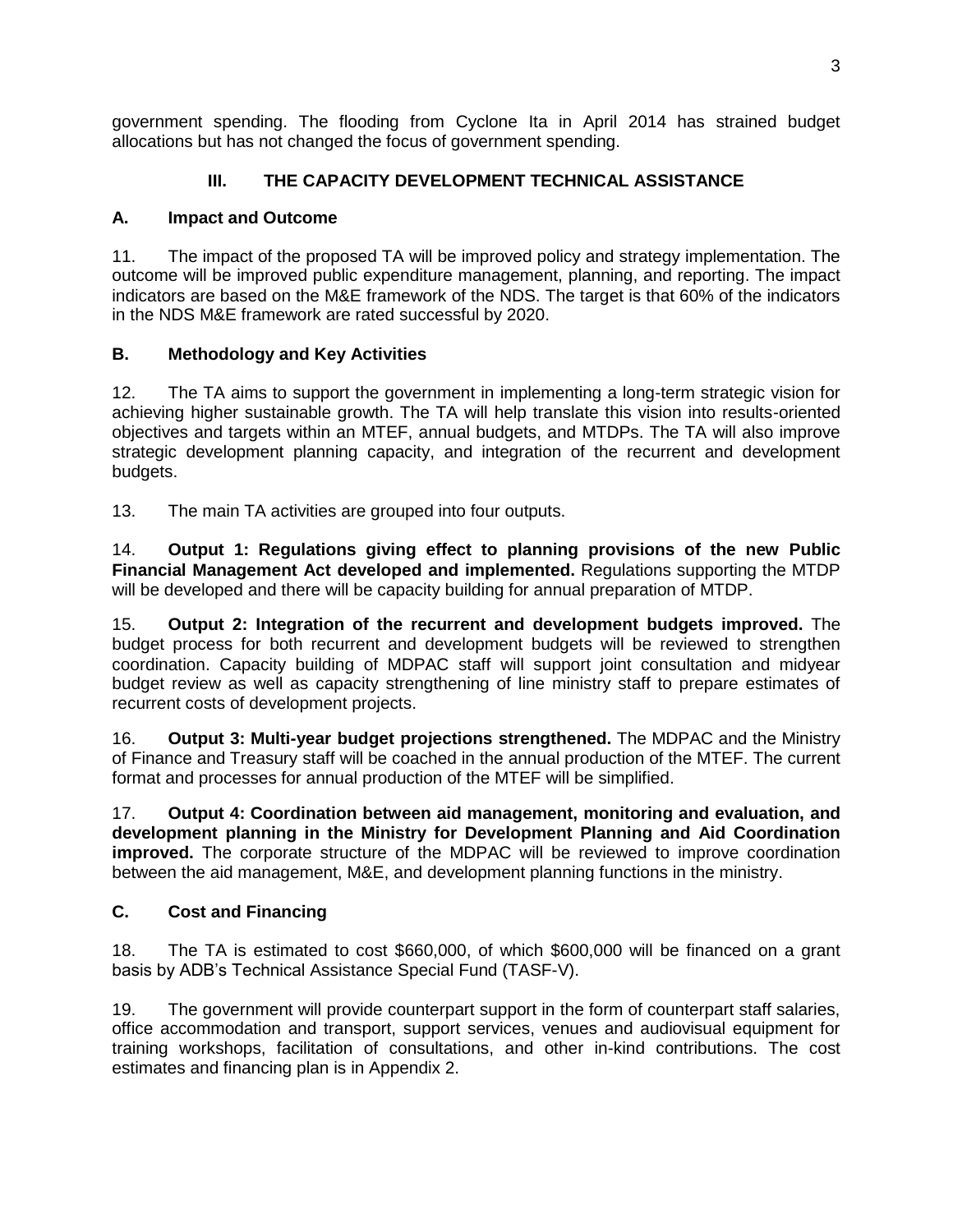## **D. Implementation Arrangements**

20. The MDPAC will be the executing agency and the implementing agency. ADB will be responsible for consulting services, and will manage all TA inputs.

21. The TA will require an estimated 20 person-months of international consulting services and 12 person-months of national consulting services. These will include (i) a senior planning economist and team leader (international, 13 person-months), (ii) a public finance economist (international, 7 person-months), and (iii) a planning specialist (national, 12 person-months). The consultants will be engaged by ADB on an individual basis in accordance with ADB's Guidelines on the Use of Consultants (2013, as amended from time to time). Proceeds of the TA will be disbursed in line with ADB's *Technical Assistance Disbursement Handbook* (2010 as amended from time to time). Procurement will be made in accordance with ADB's Procurement Guidelines (2013, as amended from time to time). All equipment purchased under the TA will be procured through direct payment procedure to suppliers and turned over to government upon completion of TA activities. TA activities will be implemented over 27 months, from December 2014 to February 2017. Training activities under the TA will be organized and coordinated by the local planning specialist under the supervision of the team leader. The outline terms of reference are in Appendix 3.

22. The NDS task force, a government committee comprising all permanent secretaries and the Governor of the Central Bank of Solomon Islands, will be responsible for monitoring and evaluating the implementation of the NDS and this TA. Good practices and lessons will be disseminated throughout the implementation of the TA.

## **IV. THE PRESIDENT'S DECISION**

23. The President, acting under the authority delegated by the Board, has approved the provision of technical assistance not exceeding the equivalent of \$600,000 on a grant basis to the Government of Solomon Islands for Strengthening the Implementation of the National Development Strategy, and hereby reports this action to the Board.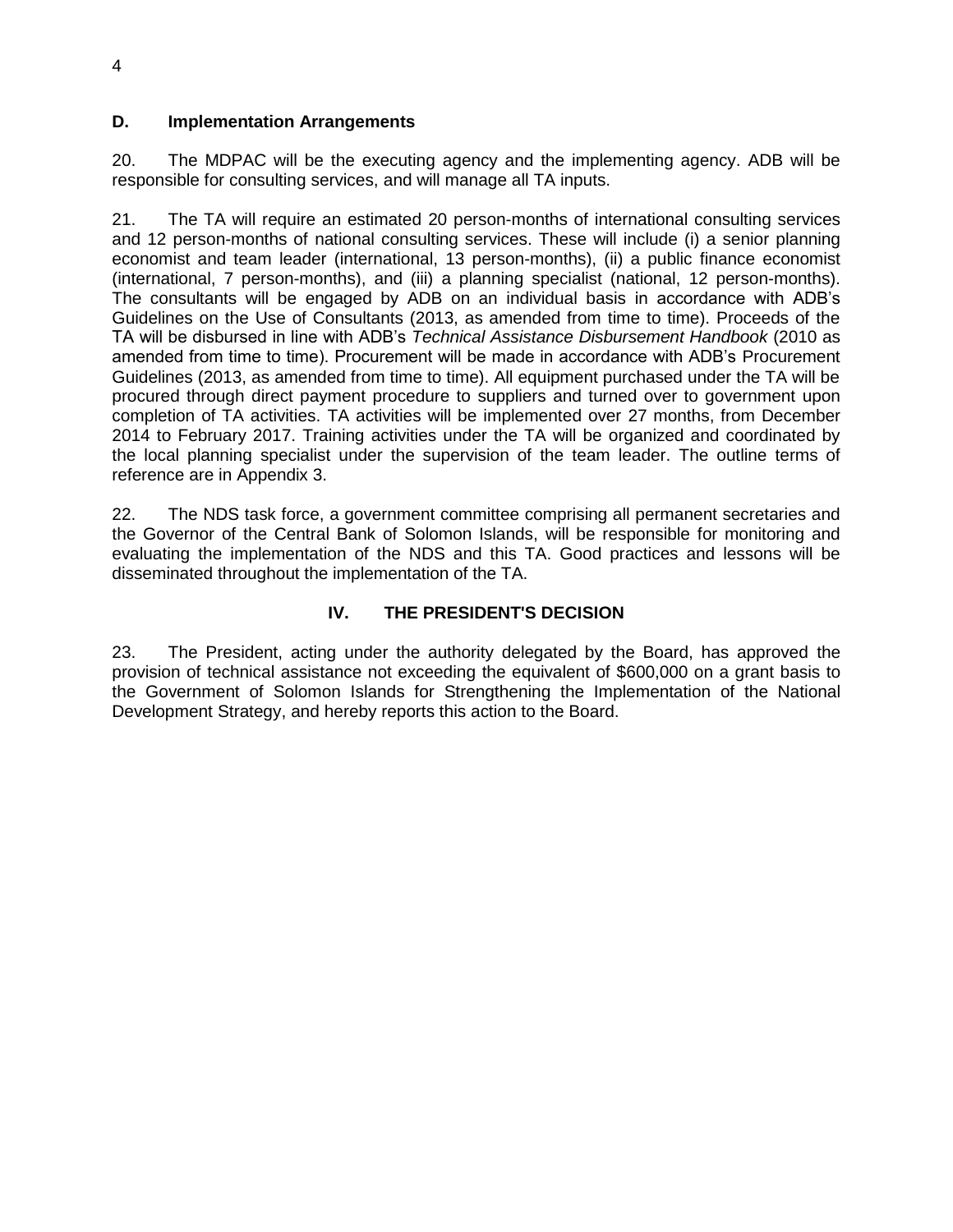## **DESIGN AND MONITORING FRAMEWORK**

| <b>Design Summary</b>                                                          | <b>Performance</b><br><b>Targets and</b><br><b>Indicators with</b><br><b>Baselines</b>                                                                        | <b>Data Sources and</b><br><b>Reporting Mechanisms</b>                                   | <b>Assumptions</b><br>and Risks                                               |
|--------------------------------------------------------------------------------|---------------------------------------------------------------------------------------------------------------------------------------------------------------|------------------------------------------------------------------------------------------|-------------------------------------------------------------------------------|
| Impact                                                                         |                                                                                                                                                               |                                                                                          | <b>Assumption</b>                                                             |
| Improved policy and<br>strategy implementation                                 | 60% of the indicators in<br>the NDS M&E<br>framework are rated<br>successful by 2020                                                                          | <b>NDS M&amp;E Framework</b>                                                             | Strong government<br>commitment to implement<br><b>NDS</b>                    |
|                                                                                | (Baseline: 0% in 2012)                                                                                                                                        |                                                                                          | <b>Risks</b>                                                                  |
|                                                                                |                                                                                                                                                               |                                                                                          | A crisis will put strain on<br>budget allocation and change<br>focus          |
|                                                                                |                                                                                                                                                               |                                                                                          | Political instability                                                         |
| Outcome                                                                        |                                                                                                                                                               |                                                                                          | <b>Assumption</b>                                                             |
| Improved public<br>expenditure                                                 | PEFA assessment<br>score for policy-based<br>budget improves to B<br>by 2018 (Baseline: C in<br>2012)                                                         | PEFA assessment reports<br>2016-2018                                                     | Strong and timely support from<br>all stakeholders                            |
| management, planning,<br>and reporting                                         |                                                                                                                                                               |                                                                                          | <b>Risks</b><br>Political opposition to proposed<br>strategies and priorities |
|                                                                                |                                                                                                                                                               |                                                                                          | Staff movements and capacity                                                  |
| <b>Outputs</b>                                                                 |                                                                                                                                                               |                                                                                          | <b>Assumptions</b>                                                            |
| 1. Regulations giving<br>effect to planning<br>provisions of the new           | Regulations to support<br>MTDP added to PFM<br>Act by December 2015<br>MTDP tabled in<br>Parliament 3 months<br>before start of fiscal year<br>by 2016 budget | MTEF 2014-2017<br>MTDP 2014-2017<br>Minutes of Cabinet's<br>approval of the regulations. | Well-coordinated approach<br>with all stakeholders                            |
| PFM Act developed<br>and implemented                                           |                                                                                                                                                               |                                                                                          | Availability of staff to produce<br>MTEF, MTDP, and multi-year<br>estimates   |
|                                                                                |                                                                                                                                                               |                                                                                          | <b>Risk</b>                                                                   |
| 2. Integration of<br>recurrent and<br>development budgets                      | Development budget<br>included in annual<br>budget strategy and                                                                                               | Annual budget strategy                                                                   | Timely delivery of inputs by                                                  |
| improved                                                                       | midyear budget review<br>by 2016                                                                                                                              |                                                                                          | both ADB and the government                                                   |
|                                                                                |                                                                                                                                                               | Midyear budget review                                                                    |                                                                               |
| 3. Multi-year budget<br>projections<br>strengthened                            | Funding envelope of<br>development projects<br>identified 3 months<br>before fiscal year by<br>2017 budget                                                    |                                                                                          |                                                                               |
|                                                                                | Recurrent costs of<br>development projects<br>included in recurrent<br>budgets by 2017 budget                                                                 | Government of Solomon<br>Islands policy matrix<br>tracking report                        |                                                                               |
| 4. Coordination between<br>aid management,<br>M&E, and<br>development planning | MTEFs updated<br>annually during 2015-<br>2017                                                                                                                | Core Economic Working<br>Group joint review                                              |                                                                               |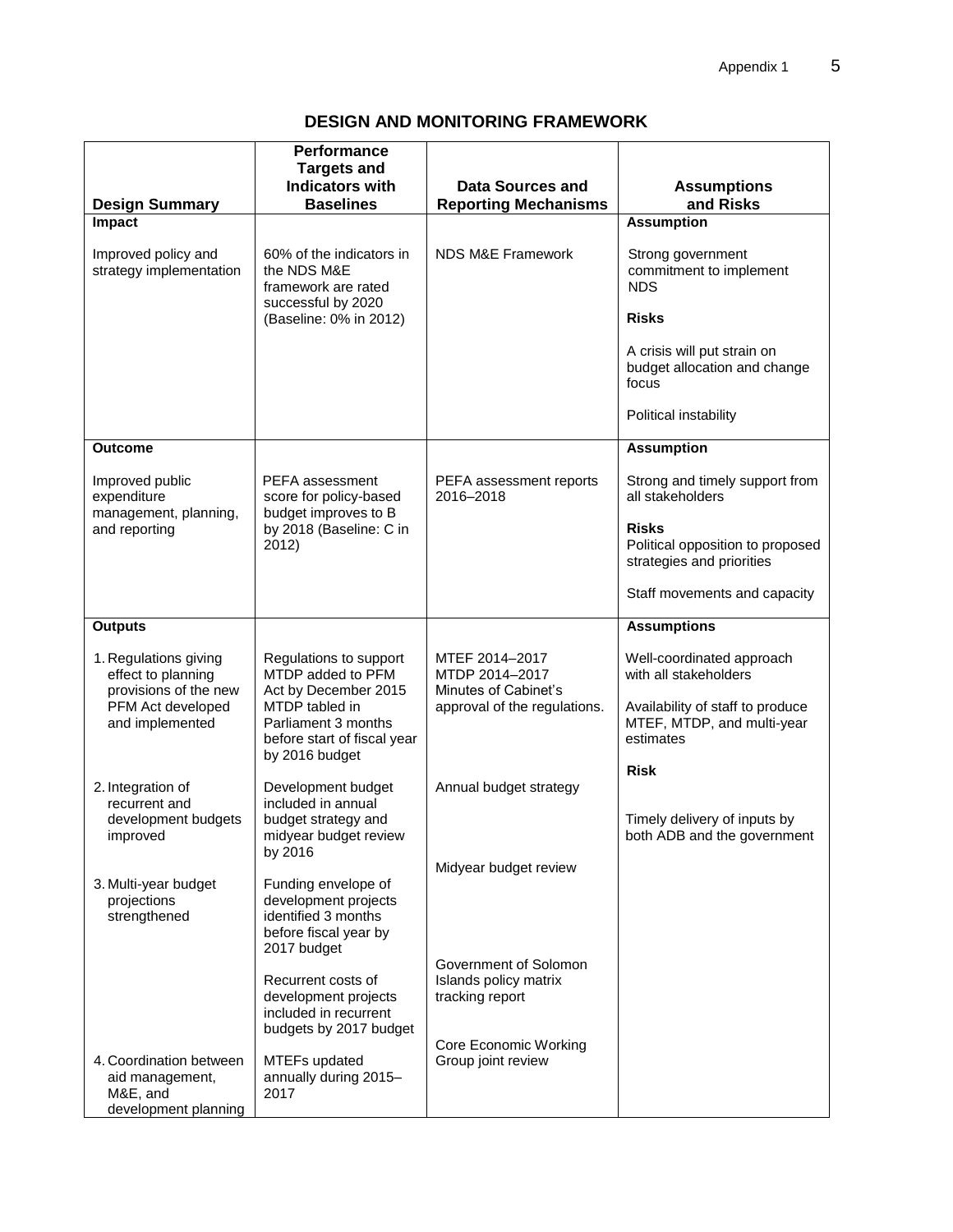|                                                                               |                                                                                                                                                                                   | Performance                                                            |                                                                               |                                                                |
|-------------------------------------------------------------------------------|-----------------------------------------------------------------------------------------------------------------------------------------------------------------------------------|------------------------------------------------------------------------|-------------------------------------------------------------------------------|----------------------------------------------------------------|
|                                                                               |                                                                                                                                                                                   | <b>Targets and</b>                                                     |                                                                               |                                                                |
|                                                                               |                                                                                                                                                                                   | <b>Indicators with</b>                                                 | Data Sources and                                                              | <b>Assumptions</b>                                             |
|                                                                               | <b>Design Summary</b>                                                                                                                                                             | <b>Baselines</b>                                                       | <b>Reporting Mechanisms</b>                                                   | and Risks                                                      |
|                                                                               | in MDPAC improved                                                                                                                                                                 | 100% of MDPAC                                                          |                                                                               |                                                                |
|                                                                               |                                                                                                                                                                                   | management agree to                                                    |                                                                               |                                                                |
|                                                                               |                                                                                                                                                                                   | new corporate structure                                                |                                                                               |                                                                |
|                                                                               |                                                                                                                                                                                   | improving coordination                                                 |                                                                               |                                                                |
|                                                                               |                                                                                                                                                                                   | between aid                                                            |                                                                               |                                                                |
|                                                                               |                                                                                                                                                                                   | management, M&E, and                                                   |                                                                               |                                                                |
|                                                                               |                                                                                                                                                                                   | development planning                                                   |                                                                               |                                                                |
|                                                                               |                                                                                                                                                                                   | by the end of 2016                                                     |                                                                               |                                                                |
|                                                                               | <b>Activities with Milestones</b>                                                                                                                                                 |                                                                        |                                                                               | <b>Inputs</b>                                                  |
| 1.                                                                            | and implemented                                                                                                                                                                   |                                                                        | Regulations giving effect to planning provisions of the new PFM Act developed | ADB: \$600,000                                                 |
|                                                                               |                                                                                                                                                                                   | 1.1. Regulations supporting MTDP added to PFM Act by September 2015    |                                                                               |                                                                |
|                                                                               |                                                                                                                                                                                   | 1.2. Capacity building for annual preparation of MTDP by December 2015 |                                                                               |                                                                |
| 2.                                                                            |                                                                                                                                                                                   |                                                                        |                                                                               | Note: The government will                                      |
|                                                                               | Integration of recurrent and development budgets improved<br>2.1. Review budget process for both recurrent and development budgets to<br>strengthen coordination by December 2015 |                                                                        |                                                                               | provide counterpart support in                                 |
|                                                                               |                                                                                                                                                                                   |                                                                        |                                                                               | the form of counterpart staff                                  |
|                                                                               |                                                                                                                                                                                   |                                                                        |                                                                               | salaries, office accommodation                                 |
|                                                                               | 2.2. Capacity building of MDPAC staff to support joint consultation and mid-<br>year budget review by June 2016                                                                   |                                                                        |                                                                               | and transport, support                                         |
|                                                                               | 2.3. Capacity building of line ministry staff to produce estimates of recurrent                                                                                                   |                                                                        |                                                                               | services, venues and                                           |
|                                                                               |                                                                                                                                                                                   | costs of development projects by December 2015                         |                                                                               | audiovisual equipment for                                      |
| 3.                                                                            | Multi-year budget projections strengthened                                                                                                                                        |                                                                        |                                                                               | workshops, facilitation of<br>consultations, and other in-kind |
|                                                                               | 3.1. Capacity building of MDPAC and MOFT staff for annual production of the                                                                                                       |                                                                        |                                                                               | contributions.                                                 |
| MTEF by June 2016                                                             |                                                                                                                                                                                   |                                                                        |                                                                               |                                                                |
| 3.2. Finalization of template and processes for annual production of the MTEF |                                                                                                                                                                                   |                                                                        |                                                                               |                                                                |
|                                                                               | by September 2015                                                                                                                                                                 |                                                                        |                                                                               |                                                                |
| 4.                                                                            | Coordination between aid management, M&E, and development planning in                                                                                                             |                                                                        |                                                                               |                                                                |
|                                                                               | MDPAC improved                                                                                                                                                                    |                                                                        |                                                                               |                                                                |
| 4.1. Review of corporate structure of MDPAC by December 2015                  |                                                                                                                                                                                   |                                                                        |                                                                               |                                                                |
| 4.2. New corporate structure adopted by March 2016                            |                                                                                                                                                                                   |                                                                        |                                                                               |                                                                |
|                                                                               |                                                                                                                                                                                   | 4.3. New corporate structure in place by September 2016                |                                                                               |                                                                |
| <u>nn</u>                                                                     |                                                                                                                                                                                   | Asian Department Darly MOE - presidential and contracting MDDAO        | $A = 1 - 1$                                                                   | DL-                                                            |

ADB = Asian Development Bank, M&E = monitoring and evaluation, MDPAC = Ministry of Development Planning and Aid Coordination, MOFT = Ministry of Finance and Treasury, MTDP = medium-term development plan, MTEF = medium-term expenditure framework, NDS = national development strategy, PEFA = public expenditure and financial accountability, PFM = public financial management.

Source: Asian Development Bank.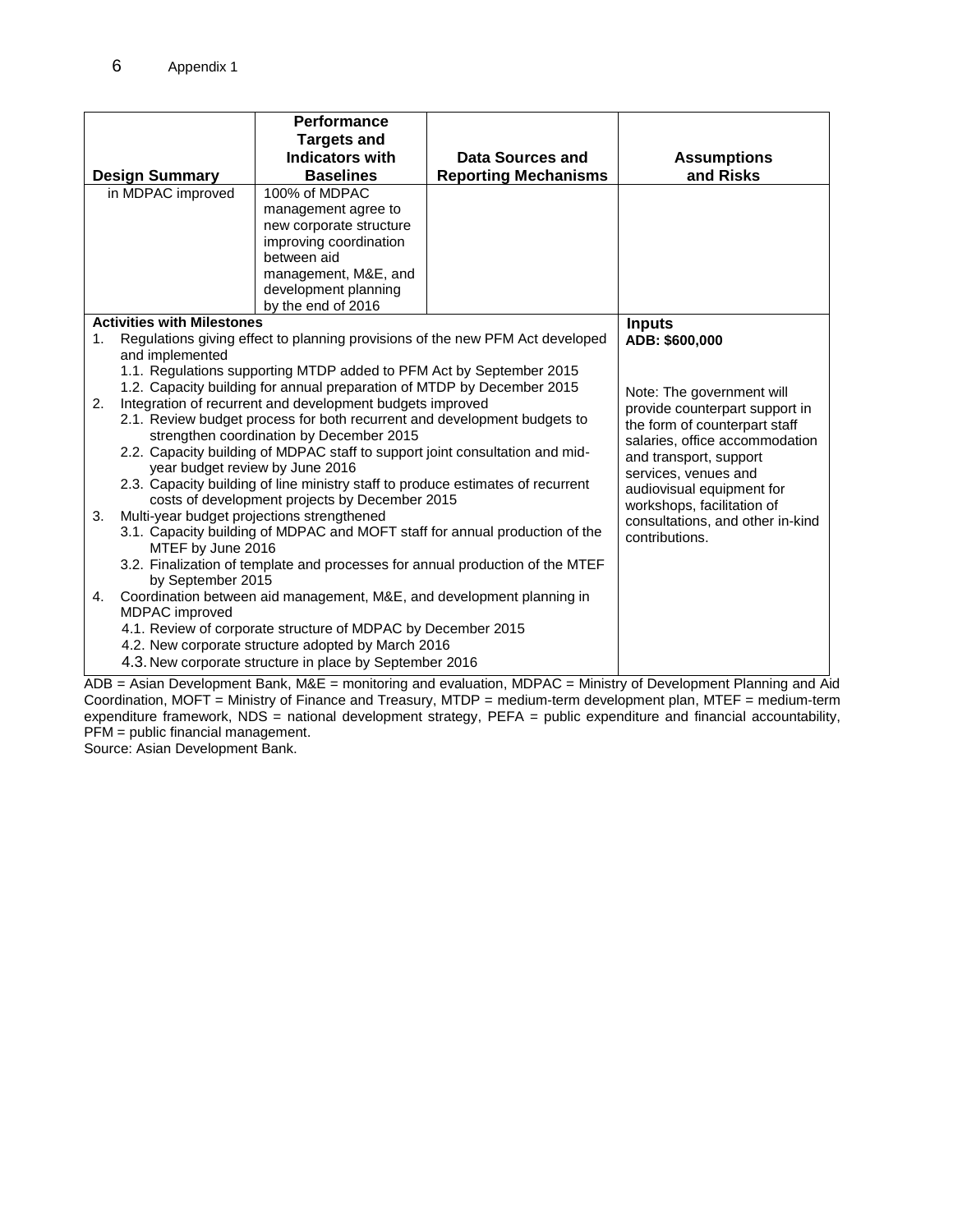## **COST ESTIMATES AND FINANCING PLAN**

(\$'000)

| $\sim$ $\sim$ $\sim$ $\sim$ $\sim$                     |               |  |
|--------------------------------------------------------|---------------|--|
| <b>Item</b>                                            | <b>Amount</b> |  |
| Asian Development Bank <sup>a</sup>                    |               |  |
| Consultants<br>1.                                      |               |  |
| a. Remuneration and per diem                           |               |  |
| International consultants                              | 449.95        |  |
| ii. National consultants                               | 55.30         |  |
| b. International and local travel                      | 34.45         |  |
| c. Reports and communications                          | 0.90          |  |
| 2. Equipment <sup>b</sup>                              | 8.00          |  |
| Training, seminars, and conferences <sup>c</sup><br>3. | 6.00          |  |
| Contingencies<br>4.                                    | 45.40         |  |
| Total                                                  | 600.00        |  |

Note: The technical assistance (TA) is estimated to cost \$660,000, of which contributions from the Asian Development Bank are presented in the table above. The government will provide counterpart support in the form of counterpart staff salaries, office accommodation and transport, support services, venues and audiovisual equipment for workshops, the facilitation of consultations, and other in-kind contributions. The value of government contribution is estimated to account for 10% of the total TA cost.

a Financed by the Asian Development Bank's Technical Assistance Special Fund (TASF-V).

b Equipment to be procured under the program includes econometric software and project planning software.

<sup>c</sup> Up to six 1 to 2 day workshops will be held under the TA for officials of the Ministry for Development Planning and Aid Coordination (MDPAC), the Ministry of Finance and Treasury, and line ministries on the following topics: annual preparation of the medium-term development plan, training of MDPAC staff partners on the government reporting template, awareness building of development partners on the government reporting template, annual production of the medium-term expenditure framework, estimation of recurrent costs of development projects, and combining recurrent and development budget processes. The government will provide venues and audiovisual equipment for the workshops.

Source: Asian Development Bank estimates.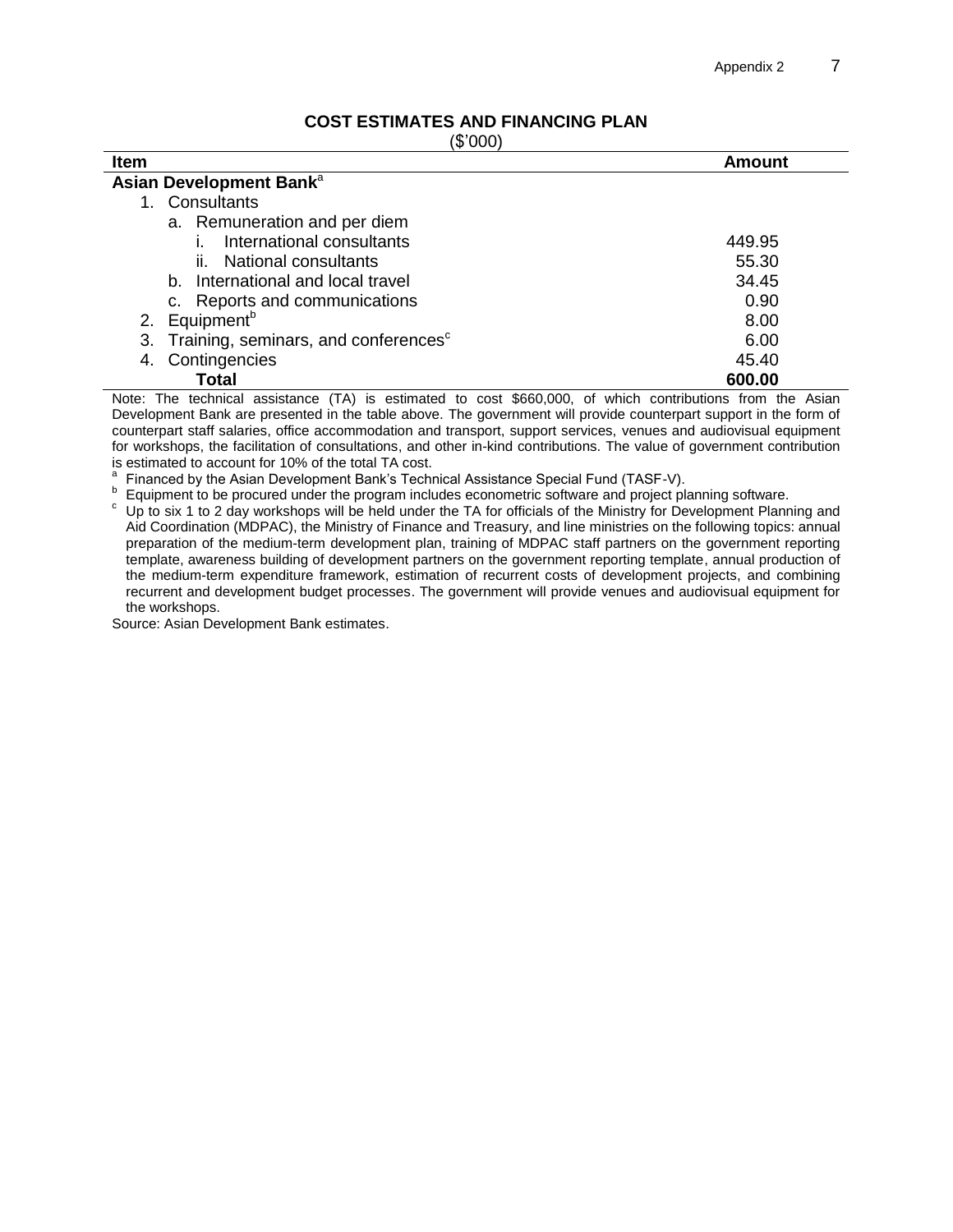## **OUTLINE TERMS OF REFERENCE FOR CONSULTANTS**

#### **A. Senior Planning Economist and Team Leader** (1 international, 13 person-months)

1. The senior planning economist and team leader will be an economist with preferably more than 15 years of experience in a public finance and public investment planning, project management, and aid management and budgeting; and preferably an advanced degree in economics, finance, public administration, or a related discipline. Experience gained from working in a ministry of finance (or equivalent) in a capacity development role is highly desirable. Experience with Pacific island countries or small states would be an asset.

2. The senior planning economist will (i) assist and strengthen the capacity of the Ministry of Development Planning and Aid Coordination (MDPAC) and line ministries to (a) participate in annual joint budget consultation with the Ministry of Finance and Treasury (MOFT), and (b) prepare development budget sections of budget strategy and mid-year budget review; (ii) help the MDPAC and line ministries prepare the annual medium-term development plan (MTDP) for the national development strategy (NDS); (iii) support and strengthen the capacity of staff in the MDPAC and line ministries, including the MOFT and the Bureau for Economic and Social Reform, in preparing the recurrent costs of development projects; (iv) assist in developing regulations for the preparation of the MTDP for the Public Financial Management (PFM) Act;  $(v)$ assist in reviewing budget process on both recurrent and development budget to strengthen coordination and promote greater integration; and (vi) assist in preparing a review of the corporate structure of the MDPAC to improve coordination between aid management, monitoring and evaluation (M&E), and development planning.

3. The outputs expected are (i) regulations giving effect to planning provisions of the new PFM Act developed and implemented, (ii) integration of recurrent and development budgets improved, (iii) multi-year budget projections strengthened, and (iv) coordination between aid management, M&E, and development planning in the MDPAC improved.

4. In undertaking this role, the senior planning economist will (i) coordinate the work of the other consultants engaged under the technical assistance (TA); (ii) ensure that the TA is implemented according to a work plan (agreed with the MDPAC, the NDS Task Force, and ADB), the terms of reference, and the consultancy contract provisions; (iii) prepare brief monthly update reports on work performed; (iv) prepare a brief inception report, draft final report, and final report in a format satisfactory to the MDPAC, the NDS Task Force, and ADB; (v) coordinate the organization of the consultation and stakeholder engagement forums; and (vi) take responsibility for the collective work of the consulting team, as well as for coordinating and liaising with stakeholders.

## B. **Public Finance Economist** (1 international, 7 person-months)

5. The public finance economist will have preferably more than 15 years of experience in a public finance role, and preferably an advanced degree in economics, finance, public administration, or a related discipline. The expert will be experienced in budget formulation, implementation, and monitoring and development of medium-term estimates. Experience gained from working in a ministry of finance (or equivalent) in a capacity development role is highly desirable. Experience with Pacific islands countries or small states would be an asset.

6. The public finance economist will (i) review the methodology for preparing the mediumterm expenditure framework (MTEF), with an emphasis on establishing links between the NDS,